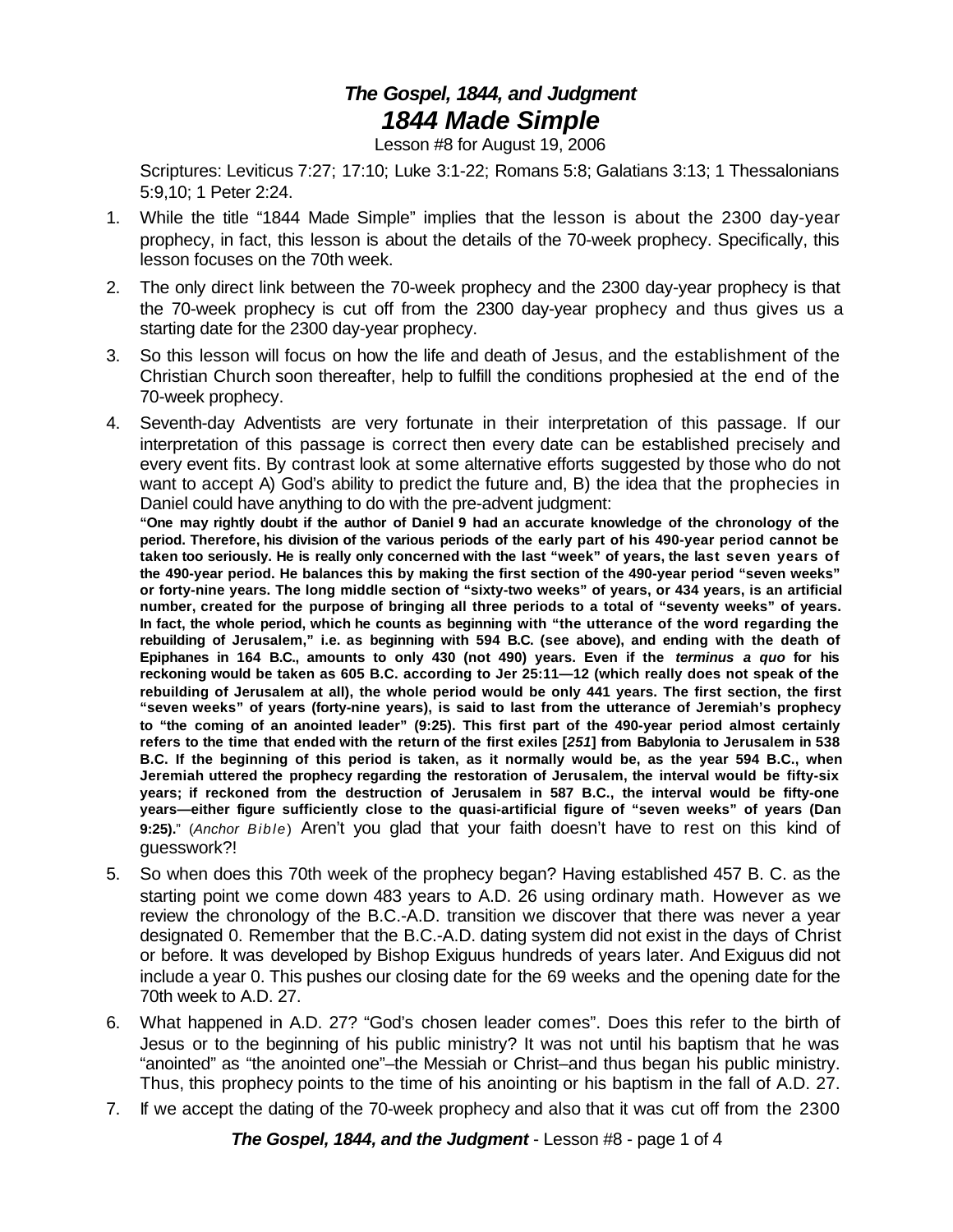day-year prophecy then we have nailed down the date–1844–for the launch year of the greatest second advent movement in ecclesiastical history and also the beginning of the heavenly process that will ultimately climax in the final purification of sin from the universe–God's final judgment.

- 8. We note that the first section of the 490 years is a period of seven "sevens", or 49 years. What does this refer to? Remember that the temple was rebuilt between 520 and 516 B.C. Ezra and his associates began rebuilding Jerusalem in 457 B.C. However they faced stiff opposition, burnings etc. and before too long the work stopped. In 444 B.C. Nehemiah came and Nehemiah and Ezra together under the direction of the Holy Spirit roused the people to complete the wall around Jerusalem. The completion of the wall took a very short period of time–52 days. (Neh. 6:15) After the wall was completed and secure, then the city inside was completed between 444 B.C. and 408 B.C. Thus we see that the rebuilding of Jerusalem as a city was completed in the first 49 years of this 490 year prophecy.
- 9. Let us then look at the individual phrases in Daniel 9:24-27 in detail: the first phrase says that "Seventy weeks it is decreed for your people and for the city of your holiness <sup>1</sup>to put an end to the transgression and <sup>2</sup>to stop sin and  $3$ to atone iniquity and  $4$ to bring everlasting righteousness and <sup>5</sup>to seal prophet vision and <sup>6</sup>to anoint the holy of holies." (Lexham *Hebrew-English Interlinear Bible*)
- 10. There are six actions in three pairs described here in Daniel 9:24. The first pair is addressed especially to the people of Judah and talks about what they are to accomplish in this time period. The second pair describes actions that God would take upon himself as his own responsibility. The final pair points to the results that would flow from the combination of the previous four actions.
- 11. The first pair of actions are "to finish transgression, (and) to put an end to sin." The word "transgression" in the first phrase means sin "as rebellion against God". The second word for "sin" is the most common word for sin in the Bible and means "missing the mark, goal or standard" which God has set up. Thus the Jewish people were given this period of time to carry out their responsibilities of putting away sin and developing a righteous society. This was to prepare for the coming of the anointed one–the Messiah.
- 12. God's responsibilities are reflected in the second pair of actions: "to atone for iniquity, (and) to bring in everlasting righteousness." God is not speaking here of the round of sacrifices that had been going on for hundreds of years in the Jewish sacrificial system. He is sending the great final atonement–Jesus Christ himself. By giving the answers to the issues in the great controversy and refuting Satan's arguments, God convinces us that he can be trusted and Jesus thus serves as the great at-one-ment or reconciliation that brings man back to God. It should be clear then how the old system of temporary cleansing through individual sacrifices is now come to an end and God brings in everlasting righteousness.
- 13. The final pair of events in Daniel 9:24 are to come about as a result of God's action and Judah's response. They are to "seal prophet vision." Through deacon Stephen and his speech before the Sanhedrin, (Acts 7) God made his final appeal to the Jewish people as a nation. No further prophetic voice was to be given to the Jewish people as a nation. Future prophecies and future messengers from God would be addressed to the entire world through the Christian Church.
- 14. The final phrase of Daniel 9:24 has been translated as "to anoint the holy of holies." What could this possibly refer to? Some have tried to suggest that this is a reference to Jesus himself beginning his work as our high priest in heaven. But this phrase is never used to refer to a person. If we look back to the typical sanctuary we note that after it was built it was very carefully anointed before services began. Could this phrase refer to God's anointing the beginning of a new ministry in heaven as described in Hebrews?

*The Gospel, 1844, and the Judgment* - Lesson #8 - page 2 of 4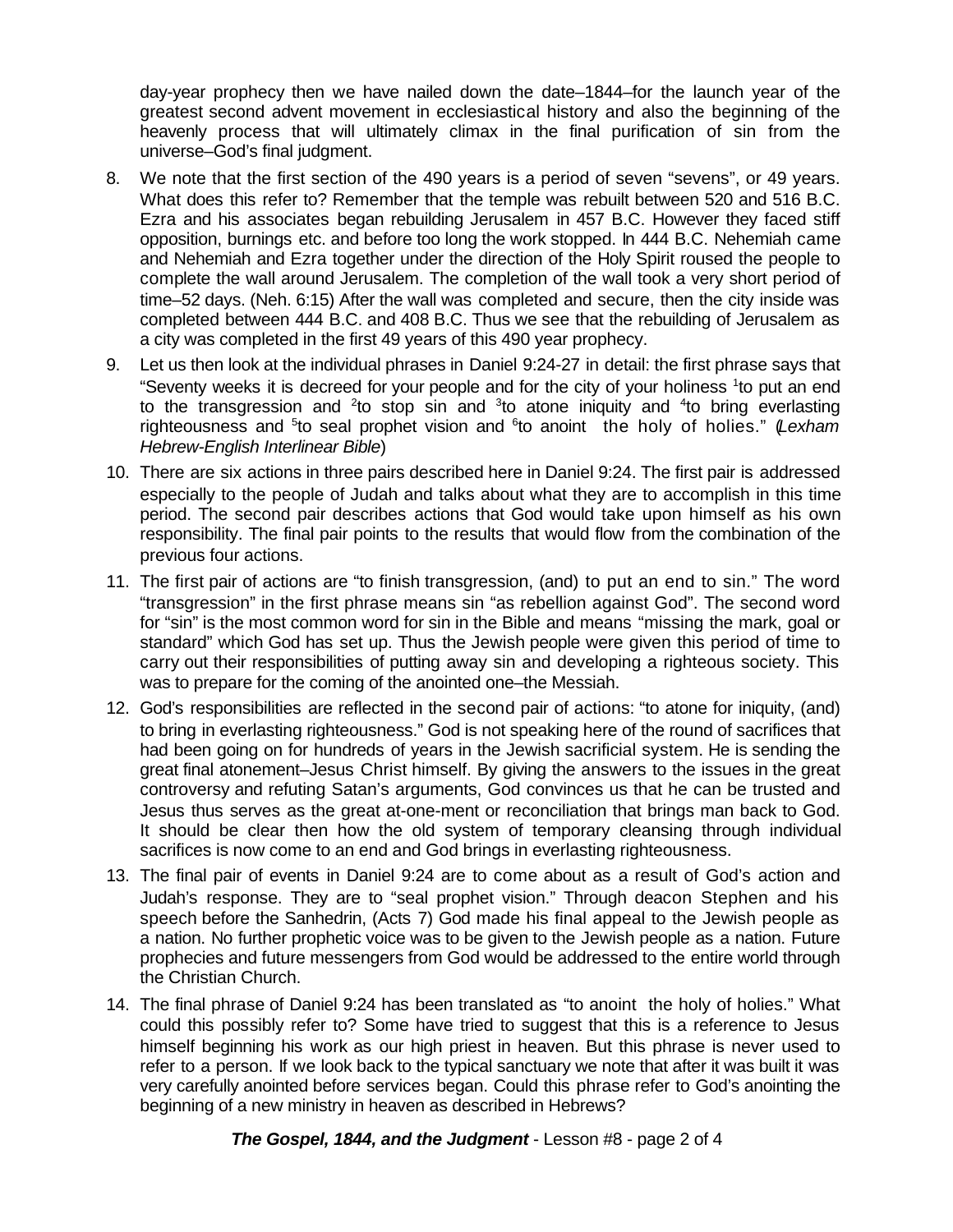- 15. Daniel 9:25 "and you must know and you must understand from the time of the going out of the word to restore and to build Jerusalem until anointed leader seven weeks and two and sixty weeks it will be restored and it will be built with streets and moat but in the oppression of the time." (*Lexham Hebrew-English Interlinear Bible*) The first portion of Daniel 9:25 talks about the rebuilding of Jerusalem and the attempts to preserve that city over the next sixtytwo years. This was clearly a time of great trouble as noted in the final phrase of the verse.
- 16. Look now at Daniel 9:26: "and after the weeks two and sixty and he shall be cut off an anointed one and there is not for him and the city and the sanctuary they will destroy the people of the leader who is coming and end it with the flood and to the end there shall be war, desolations are determined". (*Lexham Hebrew-English Interlinear Bible*)
- 17. "And after the weeks two and sixty and he shall be cut off an anointed one." This should be easy for us to understand. This clearly refers to the crucifixion of Jesus. The expression here means to be cut off–a Hebrew idiom meaning to be killed. It is used for sacrifices in the sanctuary.
- 18. The next phrase is short and difficult. It says literally "there is not [X] to/for him." What is this referring to? Is this talking about material possessions of some kind? If so, this would be a reference to the poverty of Jesus. If we look at the next expression "the people of the leader who is coming," it seems to hint that he's talking not about things but about people. Thus the passage could more correctly be translated "there shall not be people for him" or more freely translated "no one shall be for him". This is a picture of rejection and not poverty. We should have no trouble in recognizing that this was the experience of Jesus in the final hours of his life.
- 19. The next phrase of Daniel 9:26 could be translated "the city and the sanctuary they will destroy, the people of the leader who is coming." Or in another translation "the soldiers of a prince will ruin the sanctuary." While some of our Christian friends would like to apply this expression to Antiochus Epiphanes and his desecrating of the temple, it does not fit. This verse says they will *destroy* the city and the sanctuary. This is a very clear reference to the destruction of Jerusalem by the Romans in A.D. 70. But who is the prince being referred to here? It's interesting that this is the same word for "prince" used referring to the Messiah in Daniel 9:25. Furthermore it suggests that the destruction is going to be done by a group of "people" and not by a military host or army. What people were responsible for the destruction of Jerusalem? It is clear that the rebellion of the Jewish people is what led to the destruction of their temple and their city.
- 20. The final three phases of Daniel 9:26 refer to the way in which the Roman army swept into Jerusalem and literally demolished everything: "And end it with the flood; and to the end there shall be war; desolations are determined". It was like being overrun by a flood.
- 21. Read Daniel 9:27. "And he will establish a covenant with the many one week and half the week he will let cease offering sacrifice and on a wing of the desolating abomination and until the end, and it is determined, it is poured out upon the desolator." (*Lexham Hebrew-English Interlinear Bible*) This is not talking about establishing a new covenant but about strengthening an already existing covenant. It must, therefore, refer to God's final appeals through his son to the people of Israel.
- 22. One clear example of this is the way in which Jesus expanded the law in the sermon on the Mount. (Matthew 5:17-48) Thus verse 27 begins by saying "the Messiah will come and offer once again to confirm the covenant he had decreed hundreds of years before to the Jewish people." Although "in the middle of the 'seven' he will put an end to sacrifice and offering"–referring to his death and the tearing of the curtain in the temple from top to bottom–God graciously extends his invitation to the Jewish people another 3 1/2 years and many of them became Christians. At the time of the death of Jesus, not only was the curtain